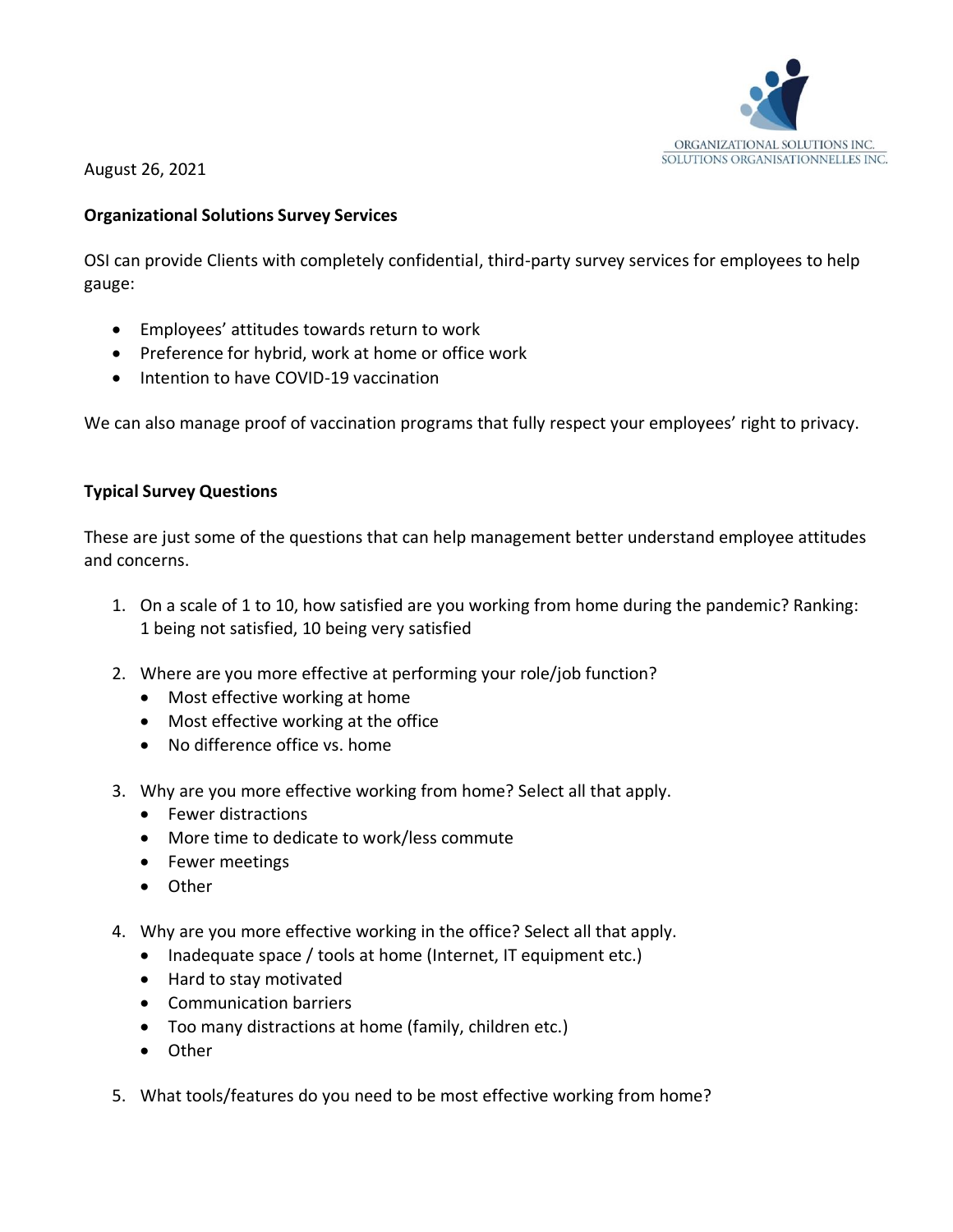- 6. What would be the optimal number of days per week for you to work from the office?
- 7. Once we are able to re-open the office, what would be your main reasons for returning to the office? Select all that apply.
	- Connecting with colleagues
	- Connecting with leadership/manager
	- Social interaction
	- Focus on work solve work related issues
	- To collaborate and run meetings
	- To allow a separation from work and home
	- Other
- 8. When would you be comfortable returning to a fully re-opened office? Select all that apply.
	- At any time I have no concerns
	- When community vaccination rates are higher
	- When company mandates employees to be fully vaccinated before returning to the office
	- When I am fully vaccinated
	- With safety protocols still in place (social distancing, mask wearing, cleaning, capacity restrictions)
	- Other (please specify)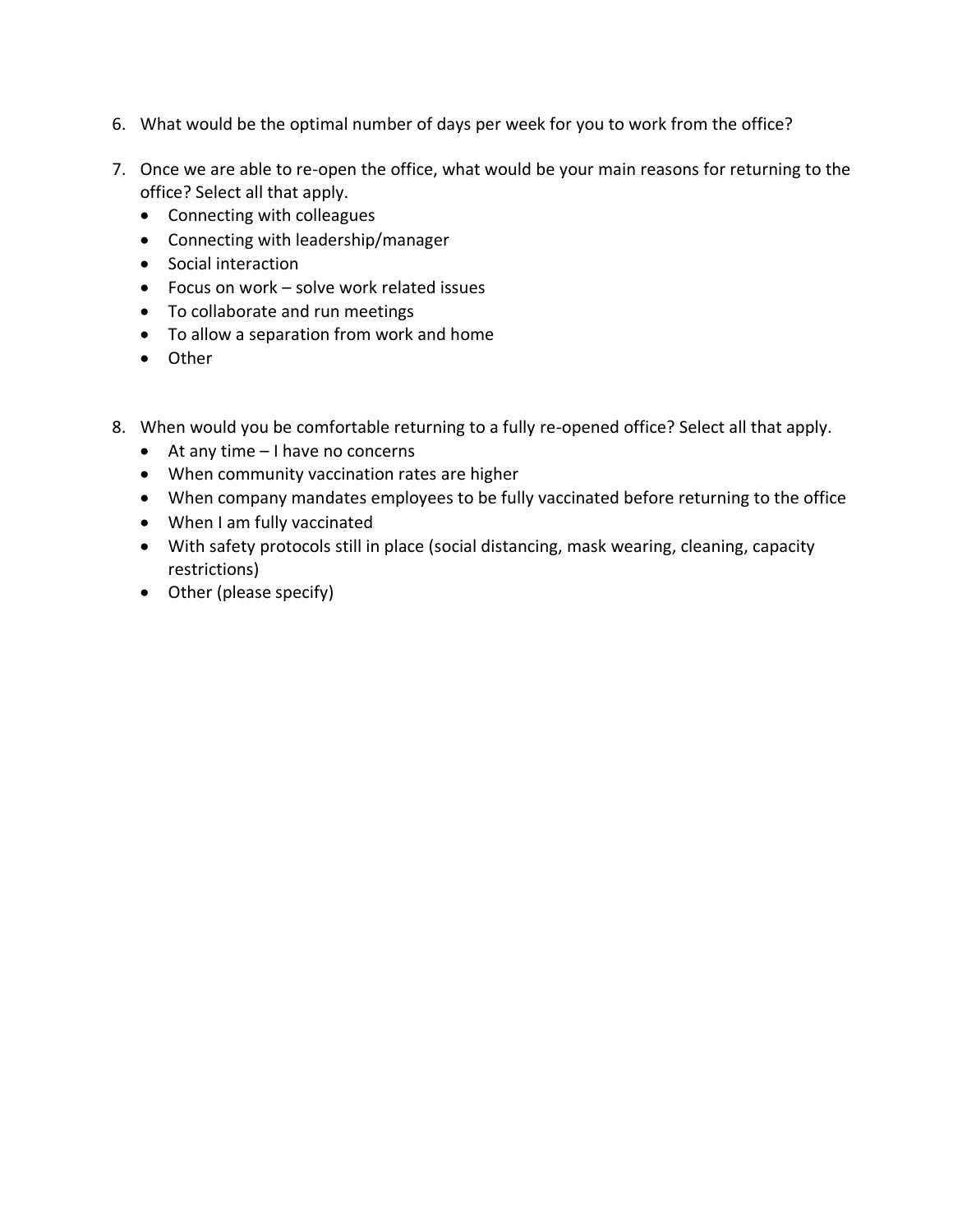# **Reporting**

Organizational Solutions Staff is experienced in writing and interpretating business surveys and will:

- review the questions you provide
- suggest questions
- review the responses mid-way and at the end of the survey
- provide verbatim reports on responses and feedback
- write an analysis of the results and the implications therein

#### **Sample Answer**

Question: *On a scale of 1 to 10, how satisfied are you working from home during the pandemic? Ranking: 1 being not satisfied, 10 being very satisfied*

Answers could be reviewed for all employees or by department.

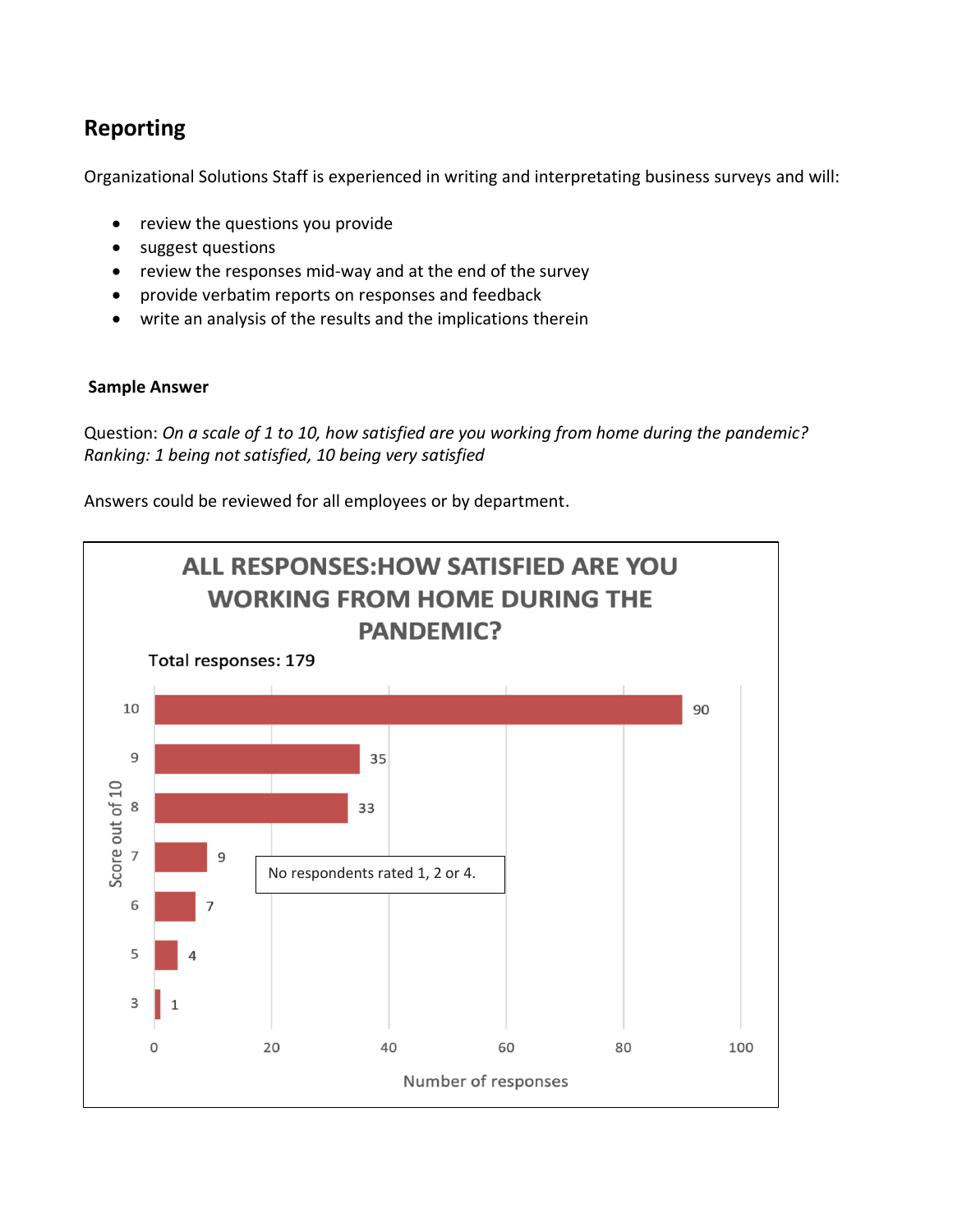